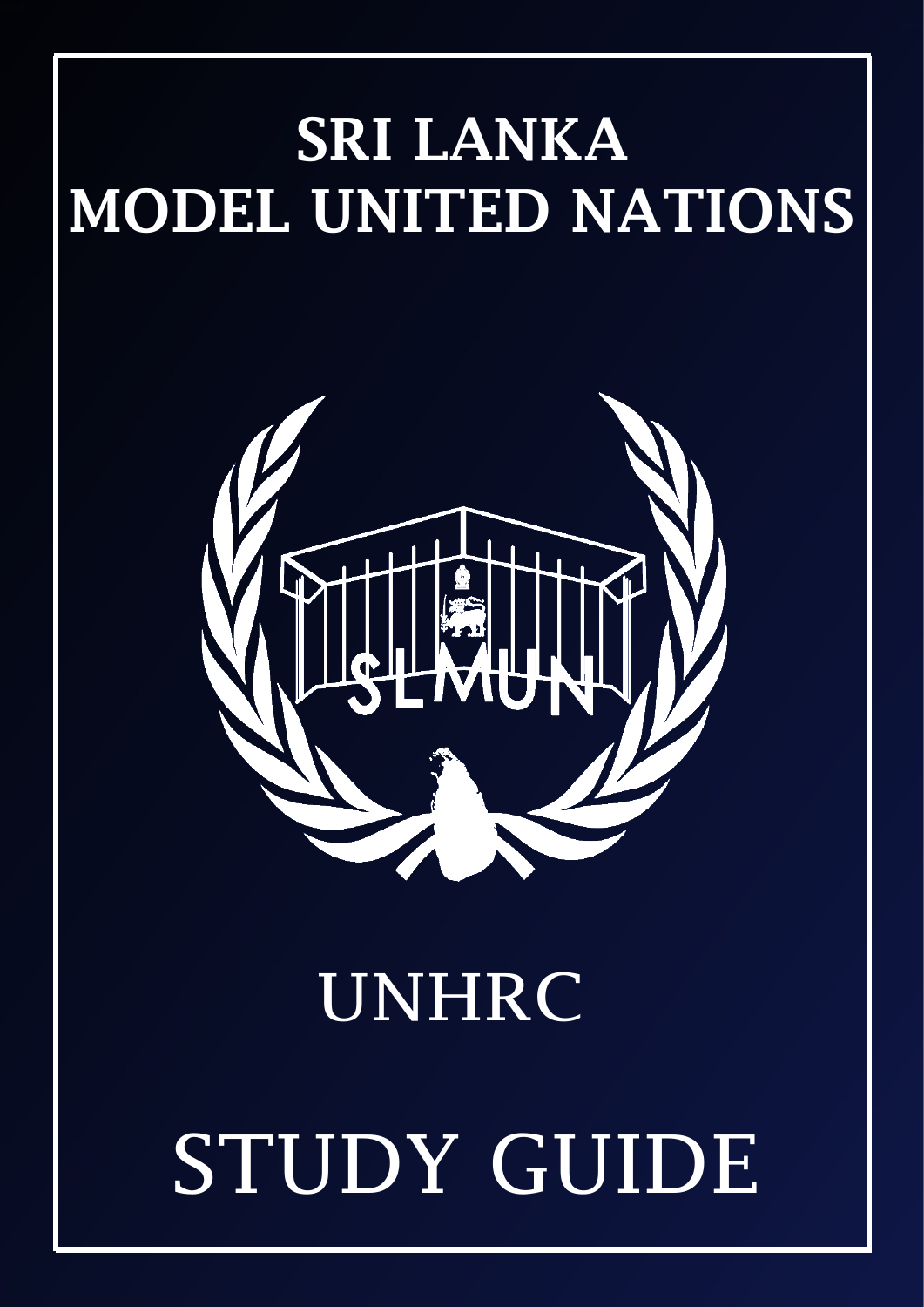# **United Nations Human Rights Council**

With the passing of resolution A/RES/60/251, the United Nations Human Rights Council (UNHRC) was introduced as a subsidiary organ of the United Nations. Responsible for the strengthening and protection of human rights across the globe, the UNHRC looks into a number of important rights, such as the freedom of association and assembly, freedom of expression, freedom of belief and religion, women rights, LGBT rights as well as the rights of racial and ethnic minorities. In addition, the council also receives thematic and country specific reports through special procedures, as well as from the office of the High Commissioner of Human Rights. From introducing the Universal Declaration of Human Rights in 1948, a range of distinguished international documents, including the International Covenant on Civil and Political rights, the International Covenant on Economic, Social and Cultural Rights, as well as the International Bill of Human Rights, recognizes the importance of upholding the principles of the UNHRC. With a total number of 47 members, out of which includes, 13 African, 13 Asian, 6 East European, 8 Latin American and the Caribbean, as well as, 7 Western European and Other Group (WEOG) countries, each nation hold their respective seat for a term of 3 years and may go on to occupy their seat for a second term.

#### **Powers and shortcomings**

When looking at the strengths of the UNHRC, it is understood that the committee is efficient in its operations with counterpart authorities, responsible in its iterative planning as well as local planning, and is also a committee that recognizes the importance of maintaining general sensitivity when delegating. In short, there is little to compare the quality of UNHRC's local resource management system and its capacity to gather information and plan for community basic need provision. While its core strength is, its individual commitment and professional capacity of its field staff, this is also the very weakness of the organization. The reason for this is because, though the committee is successful in building relationships with the local community, they have struggled to involve those who could help in an institutional capacity.

In addition, the UNHCR has proved to be an excellent quick response unit, as it is an international fire brigade of personal and professional courage and integrity.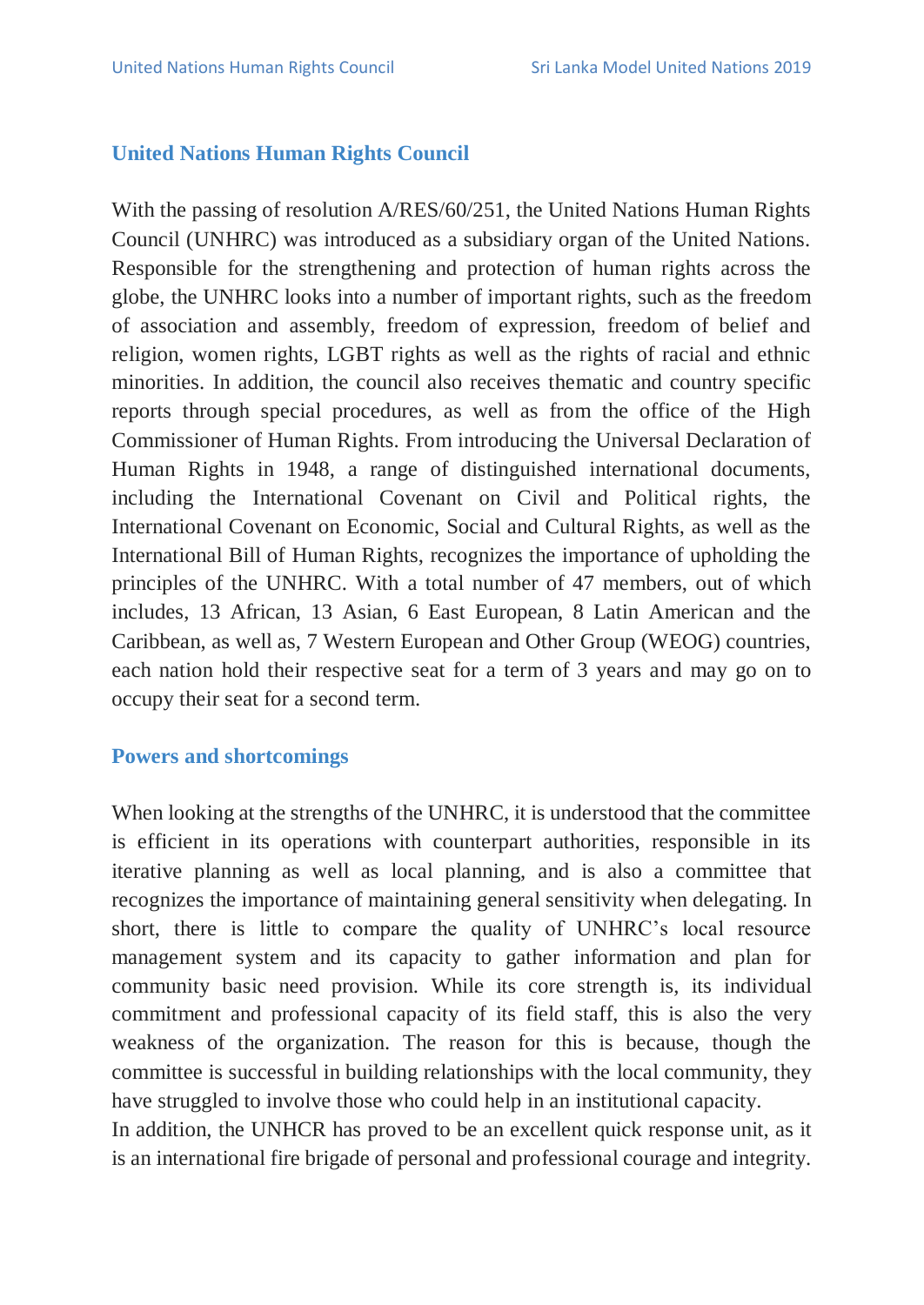Although this contributes towards securing citizens, and establishing preconditions of development, it does not generate a development process. However, regardless of the UNHRC's shortcomings, the organization continues to uphold its mission towards the protection of all human rights of each person, and is determined to help empower people to realize their rights, as well as, assist those responsible for upholding such rights in ensuring that they are implemented.

# **The Agenda**

- Practice Debate Topic: Human rights infringements with regards to all forms of retributive justice.
- Conference Topic: Assessing the Impact of Electronic Surveillance on Human rights.

# **Practice Debate Topic: Human rights infringements with regards to all forms of retributive justice.**

# **Introduction:**

According to 'Encyclopedia Britannica', retributive justice is the response of one's criminal behavior that focuses on the punishment of lawbreakers and the compensation of victims. In other words, the punishment given to an offender is given according to one's wrong doing, thereby providing a fair sentence that is proportionate to the amount of harm caused by the offense. While forms of retributive justice differs from country to country, in general, retribution doesn't involve individuals who are intellectually disabled or suffers from mental illness, and also, does not apply to crimes committed by a child under 18. The purpose of doing this act is to firstly, bring justice to the victims affected by the crime, secondly, to prevent others from taking the law to their own hands and execute it, as well as, thirdly, to help society understand what is wrong and the consequences that one will have to face after. It is however important to note, that punishment can only be imposed if *Actus reus* (a guilty act) and *Mens rea* (a guilty state of mind) is presented in the crime done by the individual. Despite this, in the current world, there have been numerous acts done by the government that has violated one's rights. Not only are people now convicted due to political reasons, but also suffers from heavier sentences than the committed offense. In addition, the imprisonment and abuse of children detained in certain countries, and the treatment of the mentally ill, are some examples of the rights violated today.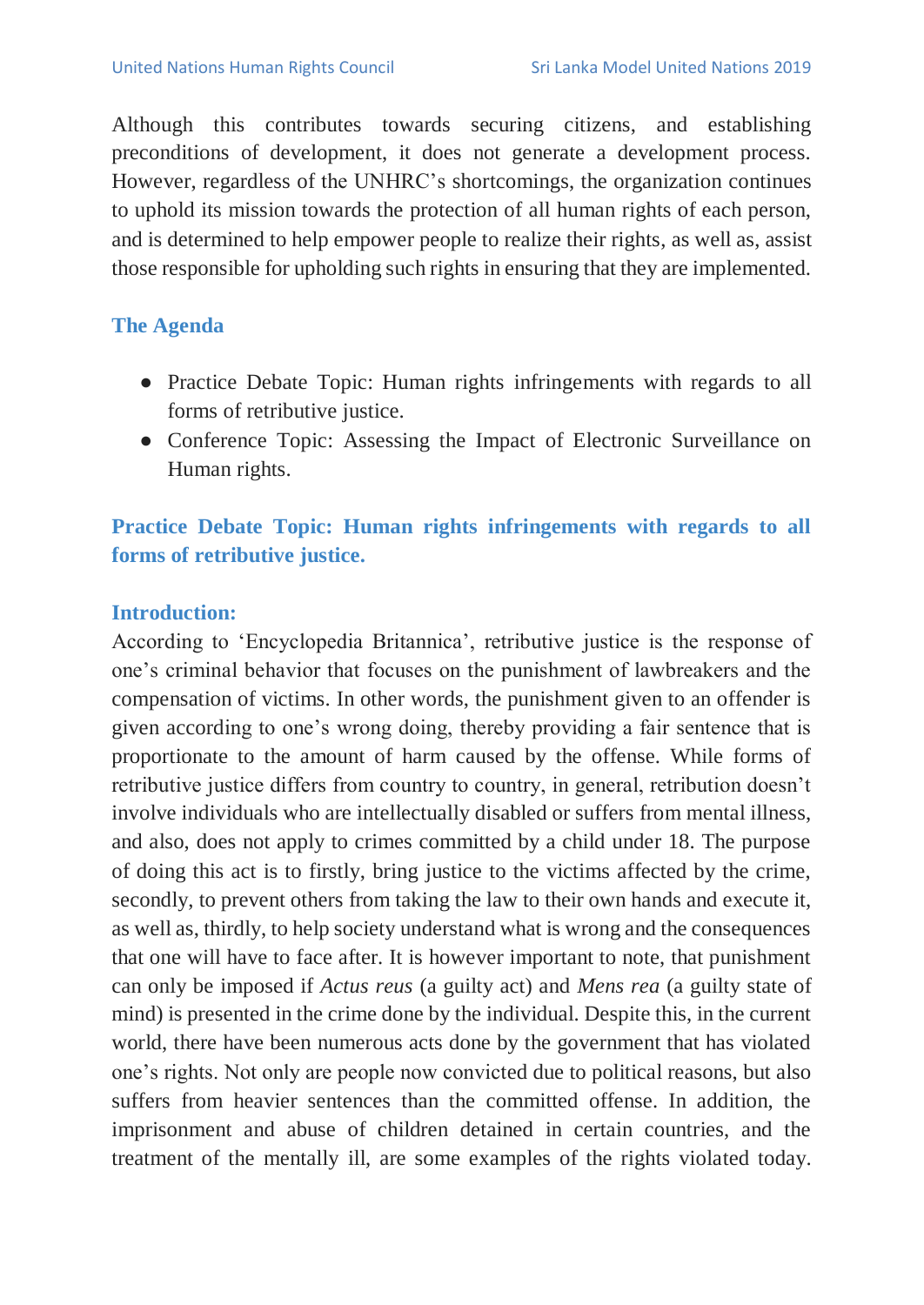**Delegates are not to only focus on instances where the offender is charged guilty without sufficient evidence, but also look in to instances where the offender is violated of his/her rights while facing their term of punishment.**

#### **History, past actions and the context at present:**

Although retribution didn't appear as a form of legal justice until the 19800s, the concept of retribution existed in various cultures and religions, including the ancient laws, 'eye for an eye' and the law of 'measure for measure'. In the past, most felonies were punishable by either the death penalty, through exile or shunning. Although, the above punishment methods do not apply to juvenile offenders in theory, in practice, children below 18 have, and are still being executed mercilessly. In most cases, children are not even given the opportunity to present their own point of view, hence, resulting in the violation of one's right to live. Thereafter, the United Nations *Convention on the Rights of the Child* was implemented, thereby forbidding capital punishment, while a child also obtained the right to receive a legal representative for judicial disputes, and also, has the right to present his/her view point at trial. All signatories of this convention were to take appropriate legislative, administrative, social and educational measures focusing on the protection of children from all forms of physical and mental violence. The *International Covenant on Civil and Political Rights* (ICCPR), which exclusively focuses on the rights of a child was later implemented. However, in the modern world, countries such as Iran, changed its laws relating to juveniles, to girls aged 9 and boys aged 15, to be fully responsible for their crimes, therefore punishing children from a very young age.

Another form of retributive justice that is practiced even today is Capital punishment. While this is considered as the worst violation of human rights that inflicts not only physical, but also psychological torture, due to political reasons, race and ethnic racism, as well as, other forms of hypocrisy, wrongful executions of innocent persons take place. Moreover, those facing death penalty are sometimes not given the freedom to appeal to a court of higher jurisdiction. Although the UNHRC states, '*where capital punishment occurs, it shall be carried out so as to inflict the minimum possible suffering*', there has been cases where even that right is not granted. There are also instances where individuals go through physical abuse, before being executed. It should be noted, irrespective of whether a person is innocent or guilty, each individual in the world should be able to carry out their respective rights.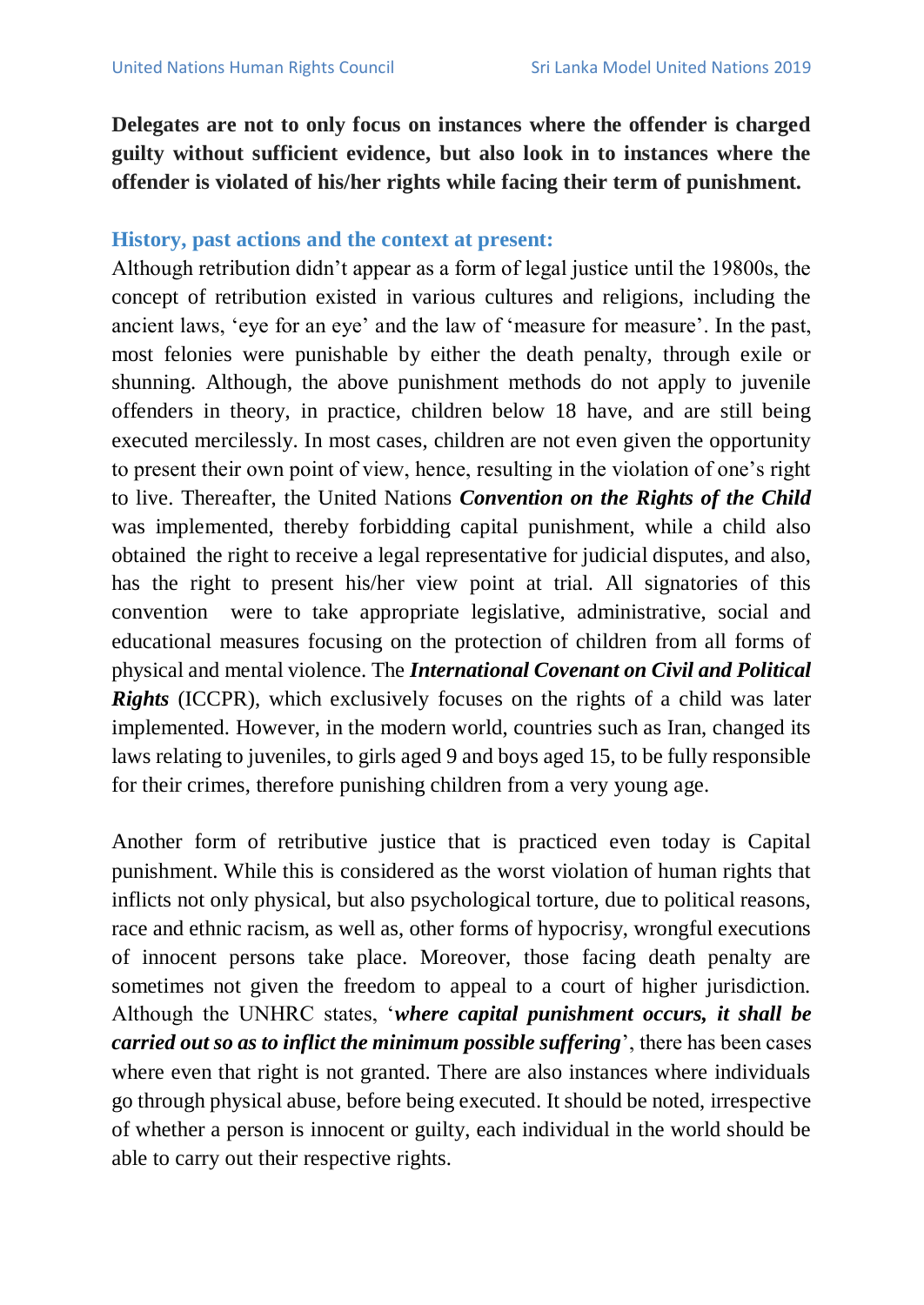Today, there are instances where the judicial system of certain countries fail to recognize intellectually disabled people. As a result, instead of being put to a metal rehabilitation center, the mental condition of such an individual would only stress out that person more. Hence, each government needs to follow a set procedure to clarify the mental condition of a person during the trail, as early as possible.

The non-elite class is also regularly discriminated during times of being granted bail, or when the two parties agree to settle. Rather than fixing a sum that a person is able to afford, the rich and the poor classes are given the same high fee which the poor obviously cannot afford.

In terms of those imprisoned, human rights infringements include, discrimination done by guards, women who are sexually abused, availability of basic needs and health care etc. Segregation has also become a form of psychological trauma, as when inmates break a rule in the prison or upsets a guard, they will be put in to a dark room and would be kept like that alone, for a long period of time. A common problem faced by those who come out after finishing their time in prison, is the difficulty of fitting in with the community. Due to society's negative perception on felons, many are reluctant to offer them job opportunities. As a result, since they cannot find a legitimate job, they are forced to go back to their old ways. Hence, actions must be taken to help such individuals receive a good job and income.

In conclusion, the above facts underline few of the existing infringements of one's rights in terms of justice. As a large population in the world face ill treatment, now, more than ever, we must look into solve the issues of retributive justice.

# **What rights are we talking about?** Right for life - adults and children alike

Right to appeal Right for a fair trial

**What is expected from the delegates?**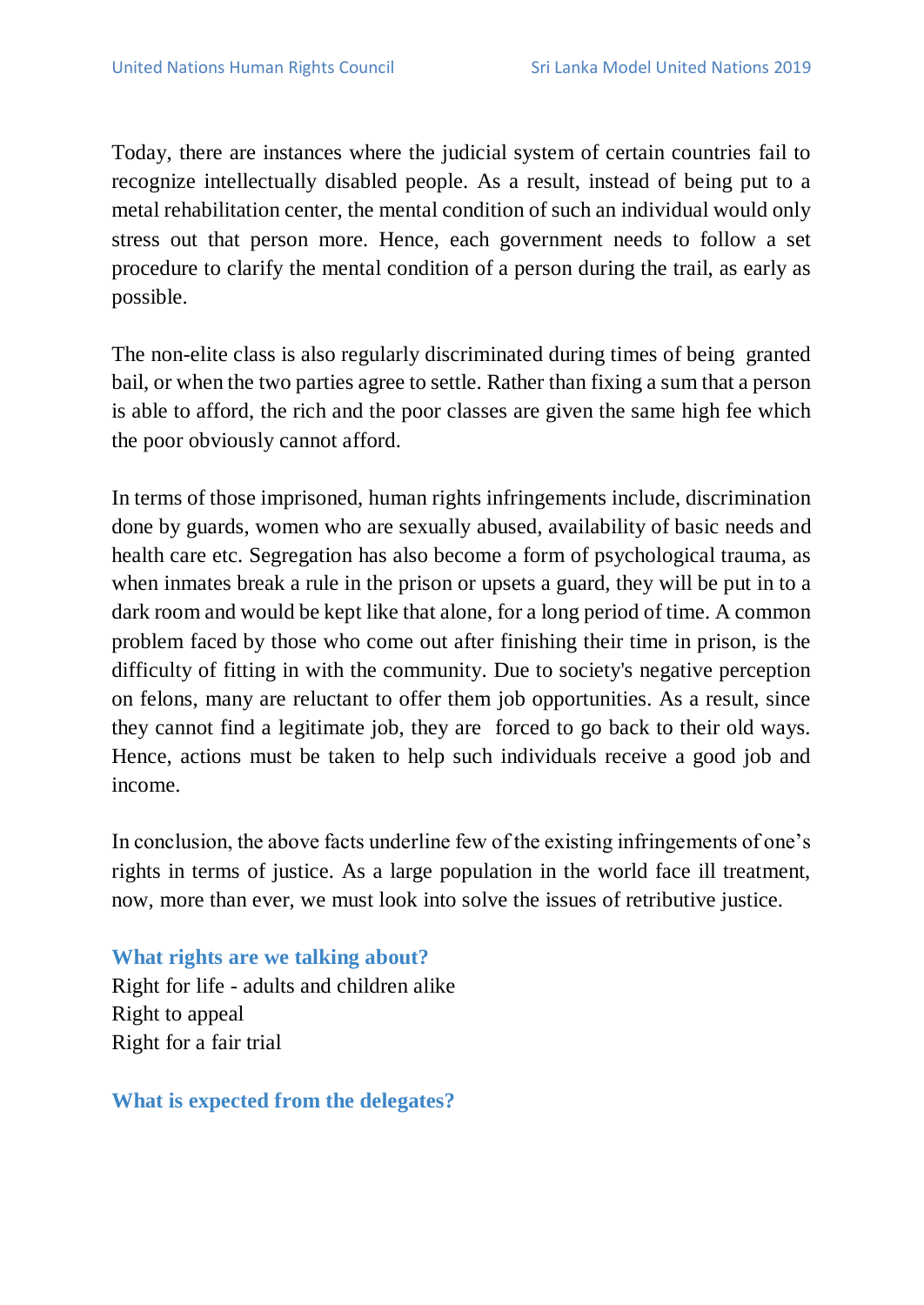Delegates are expected to focus on providing solutions in all spheres. The following area must be covered (but should not be limited) in your research, discussion and when drafting resolutions.

- Ensuring those facing death penalty receive a fair trial
- Political imprisonments
- Discrimination faced by prison guards
- Ensuring one's right to seek health care
- Finding job opportunities for those who leave prison
- Finding alternative punishment methods instead of capital punishment for those less than 18 years
- Ensuring minimum suffering is inflicted wherever capital punishment occurs
- Ensuring proper treatment for those facing mental disorders
- Treatment of pregnant women
- Women vulnerable to custodial sexual abuse
- Addressing issues arising as a result of segregation
- Ensuring all prisoners receive basic accommodation (a bed for each person, food, water etc)

**For further reading:**

**<https://www.ohchr.org/en/professionalinterest/pages/ccpr.aspx> <https://www.ohchr.org/EN/ProfessionalInterest/Pages/DeathPenalty.aspx> <https://www.britannica.com/topic/retributive-justice> [https://www.ohchr.org/Documents/Issues/IPeoples/EMRIP/Session7/A-](https://www.ohchr.org/Documents/Issues/IPeoples/EMRIP/Session7/A-HRC-EMRIP-2014-3_en.pdf)[HRC-EMRIP-2014-3\\_en.pdf](https://www.ohchr.org/Documents/Issues/IPeoples/EMRIP/Session7/A-HRC-EMRIP-2014-3_en.pdf)**

**Conference Topic: Assessing the Impact of Electronic Surveillance on Human rights.**

## **Introduction**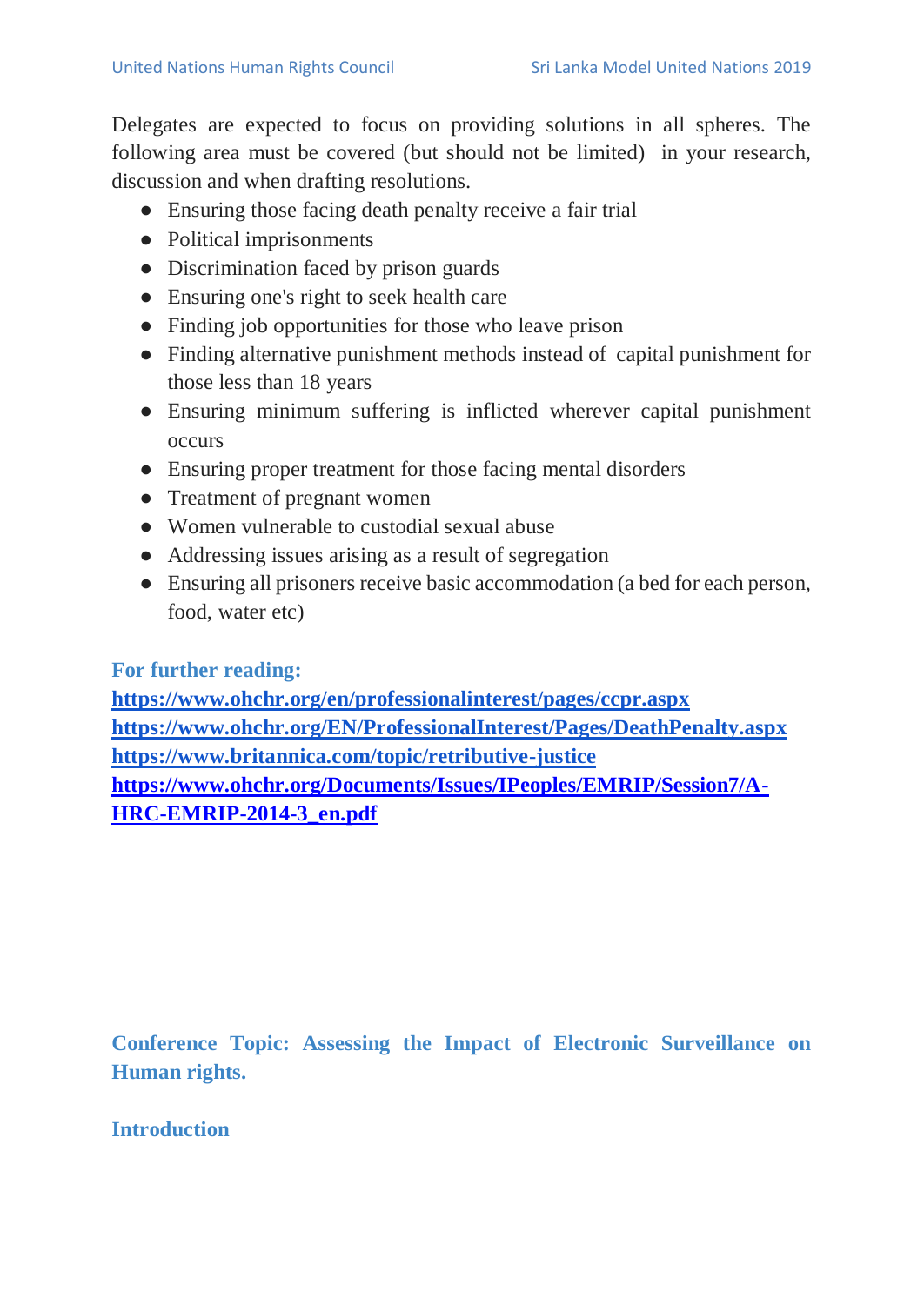Electronic surveillance can be defined as the monitoring of an individual in a home, a workplace or even in a public place through the use of digital devices. Whether it's monitoring someone's movement through the use of CCTVs, or using a spy ware system, wiretapping a conversation or hacking the webcam of a laptop are just few of the many infringements of one's human rights that take place anywhere in the world today.

By now surveillance has been developed to a point where one can be monitored via a computer or the closest electronic device that we possess; "a mobile phone". This is typically done through e-mail tracking, internet surveillance, and remote PC surveillance methods. The means of surveillance are expanding by the day.

This can be mainly discussed under three main categories,

- 1. Surveillance by the State
- 2. Intelligence Gathering and Espionage by Private Organizations
- 3. Hacking and Invasion of Privacy by Individuals

Surveillance is used by governments for Intelligence Gathering, Prevention and Investigation of crime. It is also used by criminal organisations to plan and commit crimes, such as robbery and kidnapping and by businesses for corporate espionage. Apart from the aforementioned parties there are other highly trained individuals capable of hacking and gathering personal information which are used for blackmailing and other forms of criminal activity.

The concept of Mass Surveillance refers to the surveillance of a significant portion of a population by certain governments. Unregulated sharing of this intelligence can contribute to or facilitate serious human rights abuses, such as unlawful arrest or detention, or torture and violation of individual privacy and sometimes leading to serious restrictions in the freedom of expression of the citizens.

Certain bodies in power tend to share this sensitive information with other governmental and non-governmental parties. Sharing surveillance intelligence greatly exacerbates the interference with personal privacy. It might not just be your own government that holds sensitive information about you, but potentially many other governments all over the world.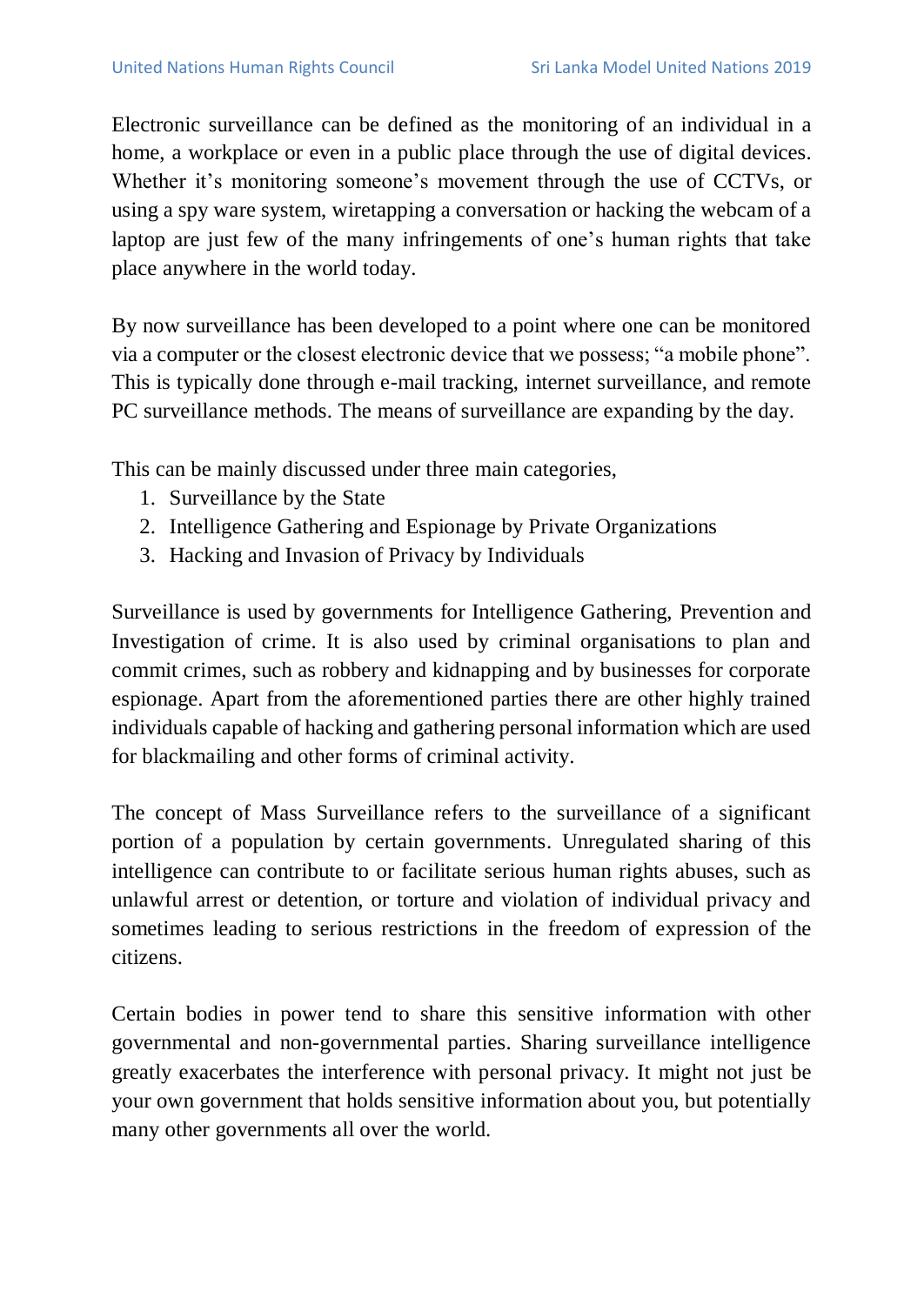Mass surveillance has often been cited as necessary to fight terrorism, prevent crime and social unrest, protect national security, and control the population but on the contrary it has equally often been used for violating privacy rights, limiting civil and political rights and freedoms.

The fear of exposure arising from mass surveillance has resulted in numerous individuals not taking part in productive social discourse thereby reducing the input they would've given if it weren't for the surveillance by the state.

It has come to a point where anyone who uses a smartphone or a computer in the world is exposed to surveillance.

# **History, past actions and Context at Present**

In December 2013, the United Nations General Assembly adopted [resolution](https://undocs.org/A/RES/68/167)  [68/167,](https://undocs.org/A/RES/68/167) which expressed deep concern at the negative impact that surveillance and interception of communications may have on human rights. The General Assembly affirmed that the rights held by people offline must also be protected online, and it called upon all States to respect and protect the right to privacy in digital communication. The General Assembly called on all States to review their procedures, practices and legislation related to communications surveillance, interception and collection of personal data and emphasized the need for States to ensure the full and effective implementation of their obligations under international human rights law.

In 2013, the practice of mass surveillance by world governments was called into question after Edward Snowden''s 2013 global surveillance disclosure. Reporting based on documents Snowden leaked to various media outlets triggered a debate about civil liberties and the right to privacy in the Digital Age. Mass surveillance is considered a global issue.

Another criticism is that increasing mass surveillance could lead to the development of a Surveillance State or an Electronic Police State where civil liberties are infringed or political dissent is undermined by COINTELPRO-like programs. Such a state could be referred to as a totalitarian state.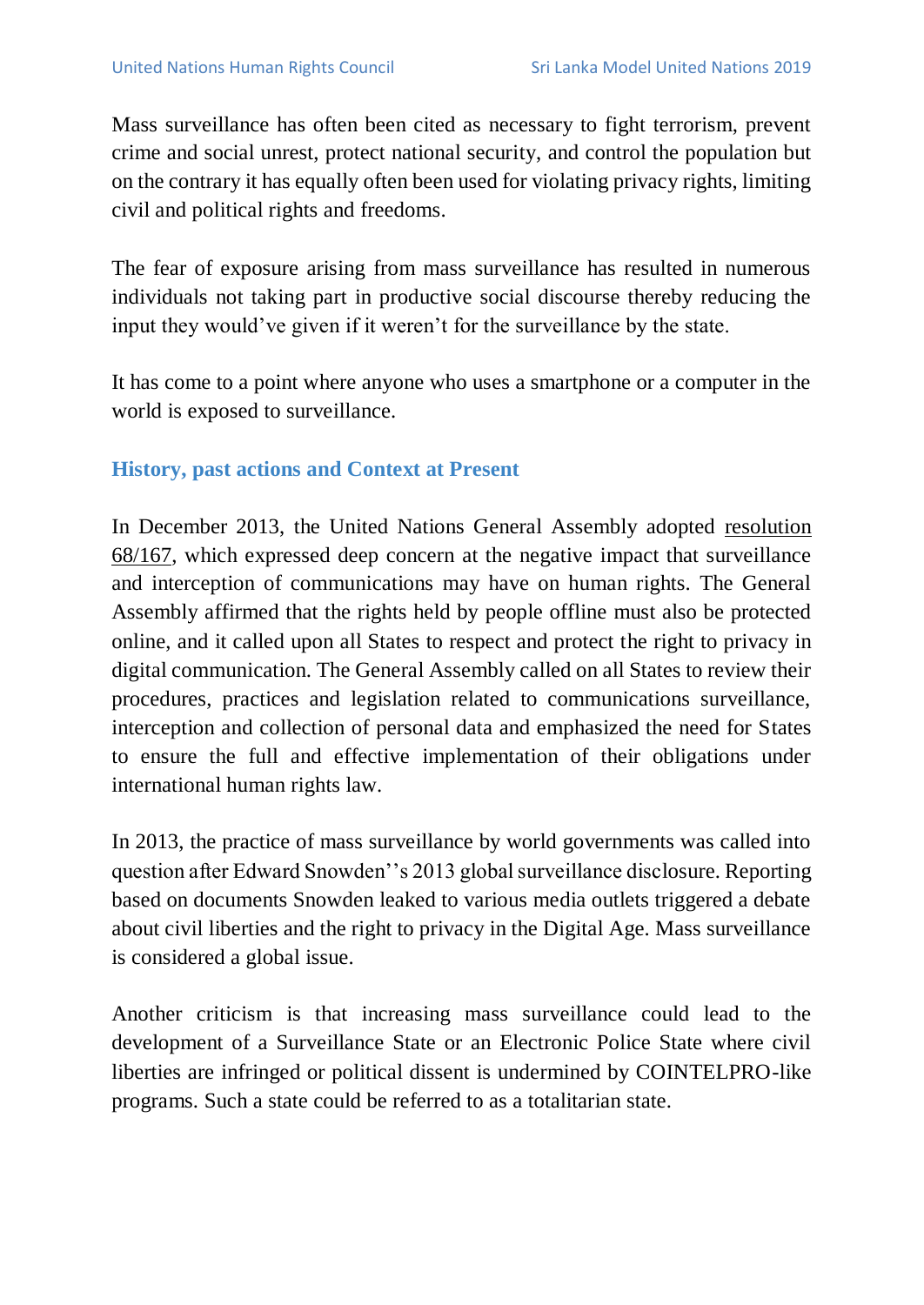Even though it is not the most recent Counter Intelligence Program was a very good example for State Surveillance. Counter Intelligence Program (COINTELPRO) was a series of covert, and at times illegal, projects conducted by the United States Federal Bureau of Investigation (FBI) aimed at surveilling, infiltrating, discrediting, and disrupting domestic political organizations.

The act of surveillance creates an insecure space for every individual in the society which in turn harms many civil liberties including Freedom of Expression.

For example try to place yourself in a country like the United States of America,

*"Maybe you are an immigrant yourself, documented or not. Or maybe some of your family is. Or maybe you have friends or coworkers who are. How likely are you to get involved if you know that your interest and concern can be gathered and used by government and corporate actors? What if the issue you are interested in is pro- or anti-gun control, anti-police violence or in support of the police? Does that make a difference?*

*Maybe the issue doesn't matter, and you would never be afraid to be identified and tracked based on your political or social interests. But even if you are so fearless, you probably know someone who has more to lose, and thus more to fear, from their personal, sexual, or political beliefs being exposed."*

In April 2015, the Human Rights Council adopted [resolution 28/16](https://documents-dds-ny.un.org/doc/UNDOC/GEN/G15/068/78/PDF/G1506878.pdf?OpenElement) at its twentyeighth session, deciding to appoint for a period of three years a Special Rapporteur on the right to privacy. The resolution directed the Special Rapporteur, amongst other responsibilities, to report on alleged violations of the right to privacy including in connection with the challenges arising from new technologies. States were called upon to cooperate fully and assist the Special Rapporteur.

## **What rights are we talking about?**

Right to Privacy Freedom of Expression Cyber Security Protection against cyber bullying